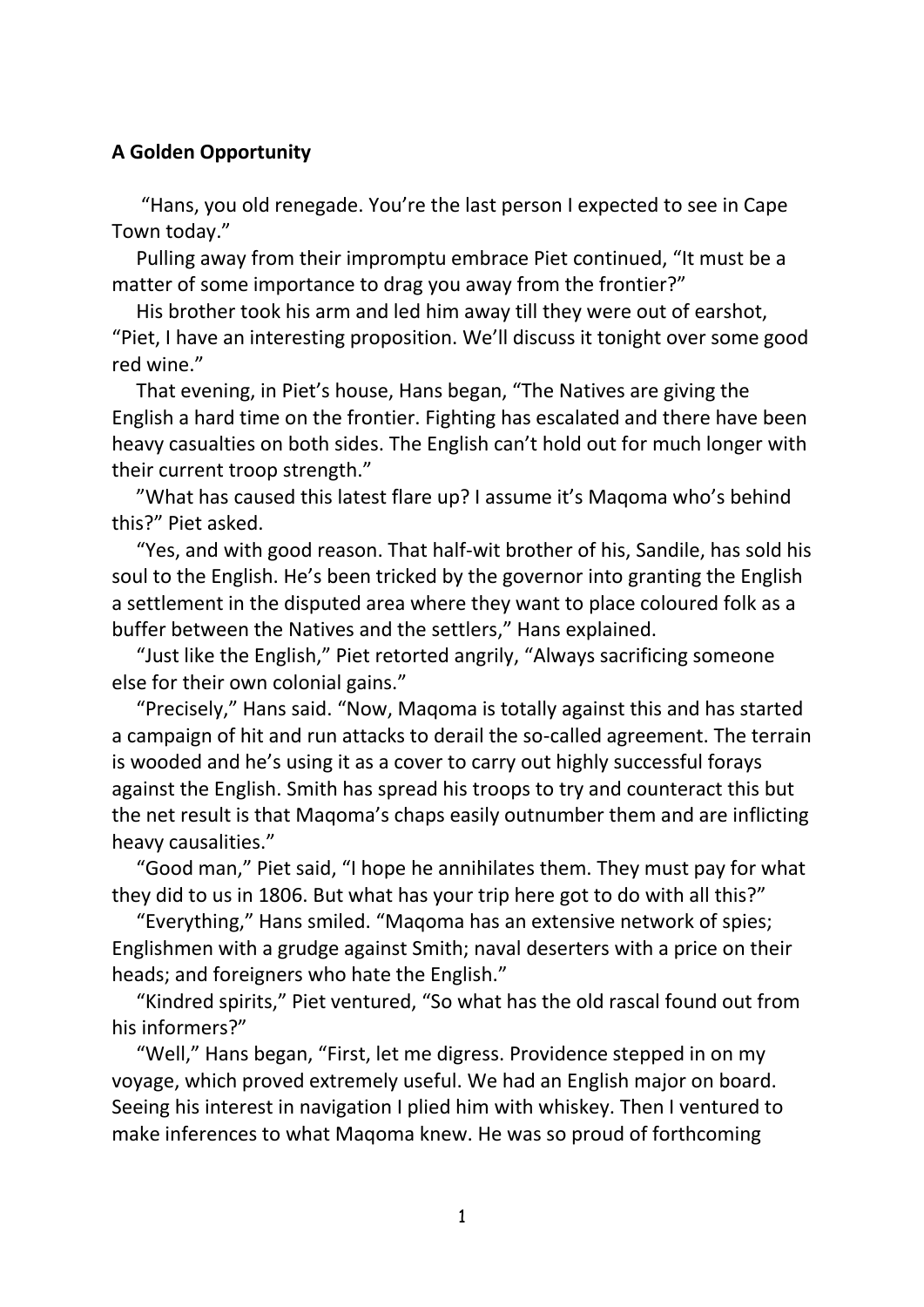events that he opened up like a morning glory, 'The English are sending out HMT Birkenhead with troops for the Eastern Front,' he beamed."

"So this is where I fit in," Piet observed.

Hans smiled, "Precisely, dear brother. You are key to the idea that Maqoma and I have thought out. You see, there is the utmost urgency in this trip so that when the ship calls in at Simon's Bay to replenish its supplies the crew will both be tired as well as anxious to get to Algoa Bay. They will probably not be as vigilant as they should be. So, as your company has the provisioning concession for the English ships in Simon's Bay you'll have no difficulty in going aboard and that, you old sea dog, is where our golden opportunity arises."

Piet looked quizzically at his brother.

Hans continued, "Not only do we have a mutual vested interest with Maqoma in preventing the troops from reaching Algoa Bay, you and I have another interest in that ship."

 "Apart from giving the English a blood nose, what would that be?" Piet asked.

 "The Kaffir war is costing The British Governor a great deal of money and, in addition to paying his troops; he also owes his provisioning creditors a goodly sum. Therefore, not only is the ship bringing out troops but she is also bringing out specie to pay them."

Piet raised his eyebrows, "What. How much?"

"Gold and silver coins, four tons of them," Hans offered.

Piet whistled softly through his teeth and his eyes brightened.

"I thought you might like it," Hans smiled.

Piet knitted his brows, "What's your plan?"

"First let me say that if we can succeed in wrecking the ship and preventing the troops from reaching Algoa Bay, Maqoma has promised trading concessions to your company. He will also give me free and safe passage across to the whole area. In addition, when in his camp, I will have access to any wife that he is not lying with that night," Hans said.

"You randy old bastard, you are still going to pick up some dreadful disease one day," Piet chortled.

 Ignoring the comment Hans went on, "Of even more interest is the specie on board. If we can accomplish our objective of wrecking the ship, we will not only fulfill Maqoma's wish but we will have a chance at collecting the treasure."

 "Hang on, hang on," Piet interjected, "Do you know what you are asking?" Hans smiled, "Listen. That major tells me that the specie is in a sealed, reinforced compartment in the stern. The probability is that, if the ship breaks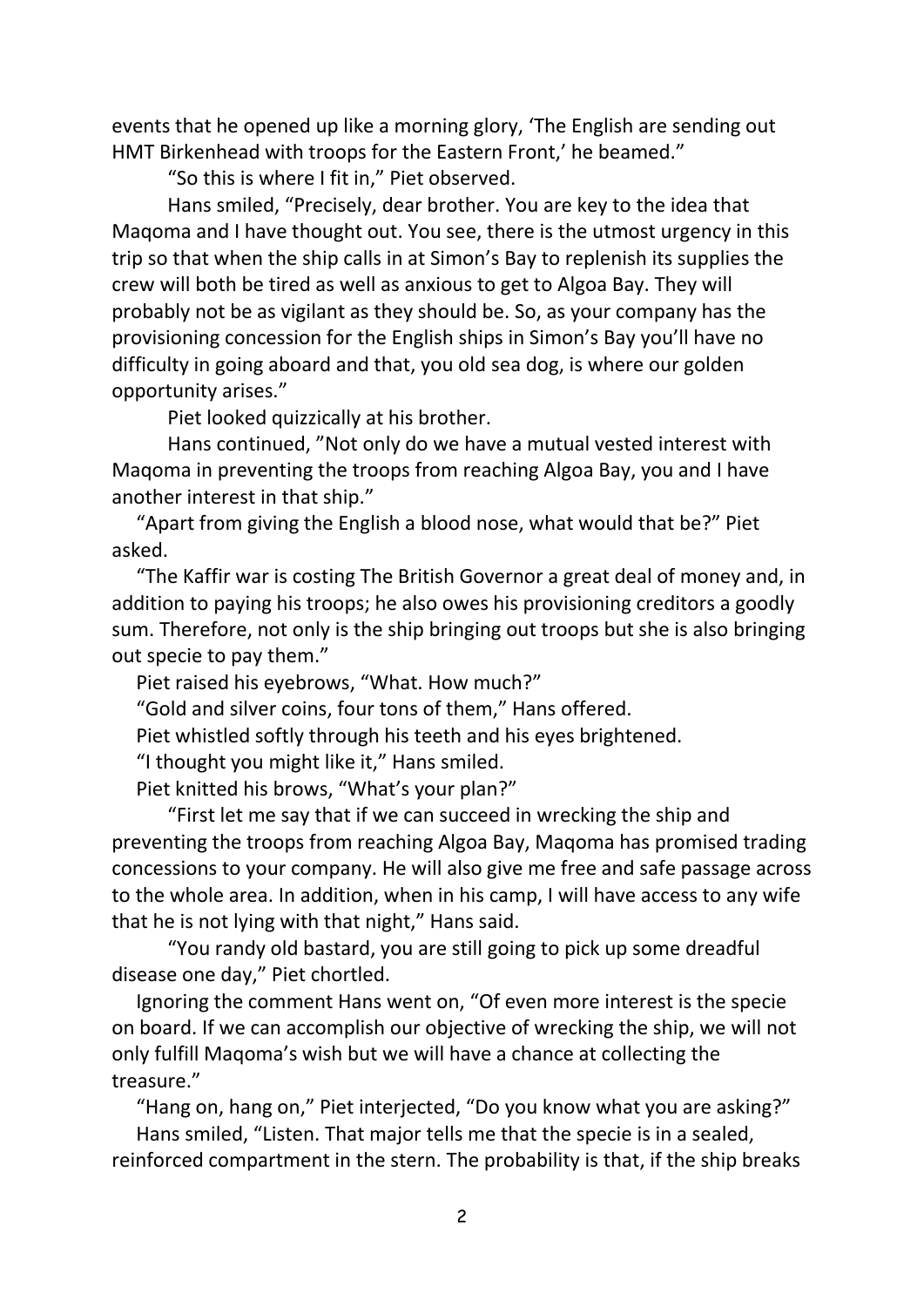up, the compartment will survive and break free. It is likely to be buoyant because of the trapped air and it will most likely reach shore due to the prevailing onshore currents. And, being the first Ironclad with steam power in the English navy, they will keep close to the coast as they did on Birkenhead's maiden voyage out here last year, particularly as they will be in a hurry."

"I think I understand where your mind's going but how do we wreck an English troopship. Just the two of us. Are you mad?" Piet asked.

Hans smiled, "This is where you come in. You see the major explained to me how they sailed on the previous voyage. They will leave at night and the chances are at this time of year that there will be little wind and an onshore flow. They will aim to miss Danger point by about six nautical miles. They probably won't use their sails so that they can skirt close to the coast on steam power. Now, as your company has the concession to replenish the ships in Simon's Bay you will have no difficulty in going aboard. You must then get near the wheel and compass. How? I suggest by taking special gifts for the captain and officer of the watch, in appreciation of them using your company. Once there you can tweak their compass. Its child play for you, for goodness knows how many times you've swung a compass in your sailing career. They will not have time to swing their compass in Simon's Bay and you'll know just where to place the little "correcting" magnets to pull her off course, I suggest that just two degrees will do the trick."

 Piet's eyes gave away the fact that the lure of specie had overcome any doubts he had about, what had seemed to him, a hare-brained scheme.

 Hans continued, "The major described in some detail the track they followed on her maiden voyage some months ago, and the reasons. He seemed like a frustrated navigator. Here is his sketch of their track."

Piet studied the paper, "Ah yes, I see your point. If the compass appears to be dragging them towards the shore, they will correct the course but, the chances are that they will not take into account their crabbing due to the onshore flow."

"Precisely," Hans responded, "If we sit down and plan this meticulously we can get them to wreck themselves on Danger Point. You can camp there with a couple of helpers and assist survivors, if there are any, as well as keeping an eye open for the specie compartment if the ship breaks up. I'm sure that local settlers will take over helping with any survivors. As it will take a couple of days for word of the accident to reach the Cape, this will give you time to search for the specie compartment."

"As I see it, If I don't get caught fiddling with the compass, the only other danger is that they detect the error and suspect me of planting the magnet," Piet said.